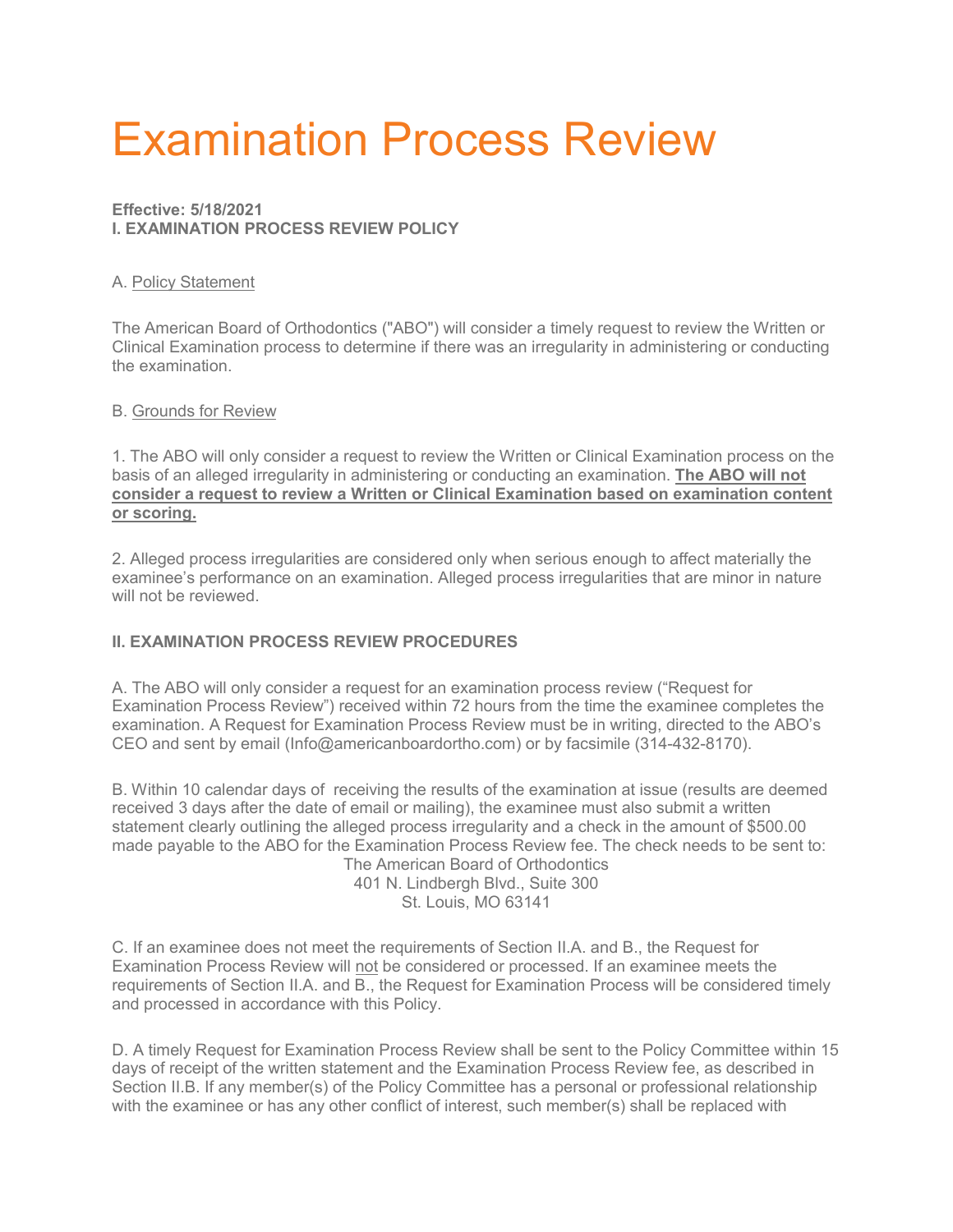another ABO Director or former ABO Director for the limited purpose of considering and resolving the matter in accordance with this Policy.

E. Within 60 days of the Policy Committee receiving a timely Request for Examination Process Review, the Policy Committee shall review and consider the request and any other documentation provided by the examinee or the ABO staff. The Policy Committee may, in its discretion, perform further investigation into the matter and request and review additional information from the examinee, ABO staff and/or Scantron. All of this information shall be deemed the Examination Process Review Record.

F. After reviewing and considering the Examination Process Review Record, the Policy Committee will render a decision on whether the Request for Examination Process Review shall be granted or denied and document its decision, including the date of its decision ("Examination Process Review Decision").

1. If the Request for Examination Process Review examination appeal is granted, the Policy Committee shall, in its discretion, determine the appropriate remedy, including without limitation voiding an examination and permitting the examinee to re-take the examination at the next available examination date at no charge. Such remedy shall be included in the Examination Process Review Decision. **Under no circumstances will the Policy Committee alter examination scoring or results based on a Request for Examination Process Review.**

G. Within 30 calendar days of the Examination Process Review Decision, the Policy Committee shall notify the examinee in writing of its decision and the reasons for that decision ("Notice of Decision").

1. The Notice of Decision shall state that the decision is subject to appeal pursuant to the ABO's Appeal Process for Examination Process Review Decision set forth in Section III of this Policy. The Notice of Decision shall be sent to the examinee by U.S. First Class Mail. The examinee may ask the ABO to send the Notice of Decision by email, if preferable.

2. If the examinee does not receive the Notice of Decision or any other notice from the ABO related to the Examination Process Review due to a failure of the examinee to notify the ABO of a change of address, that lack of notice shall not be considered as a basis for reconsideration of any decision in the matter.

### **III. APPEAL PROCESS FOR EXAMINATION PROCESS REVIEW DECISION**

A. An examinee who is the subject of an Examination Process Review Decision under Section II may appeal the Examination Process Review Decision by submitting a written request for appeal ("Request for Appeal") to the ABO's CEO within 15 calendar days after the date of the Notice of Decision. The Request for Appeal must be accompanied by a check in the amount of \$500.00 made payable to the ABO.

B. If a Request for Appeal and the appeal fee is not received by the ABO within 15 calendar days after the date of the Notice of Decision, the Examination Process Review Decision shall constitute the final decision of the ABO on the matter and shall not be subject to appeal absent extraordinary circumstances, as solely determined by the ABO Board of Directors.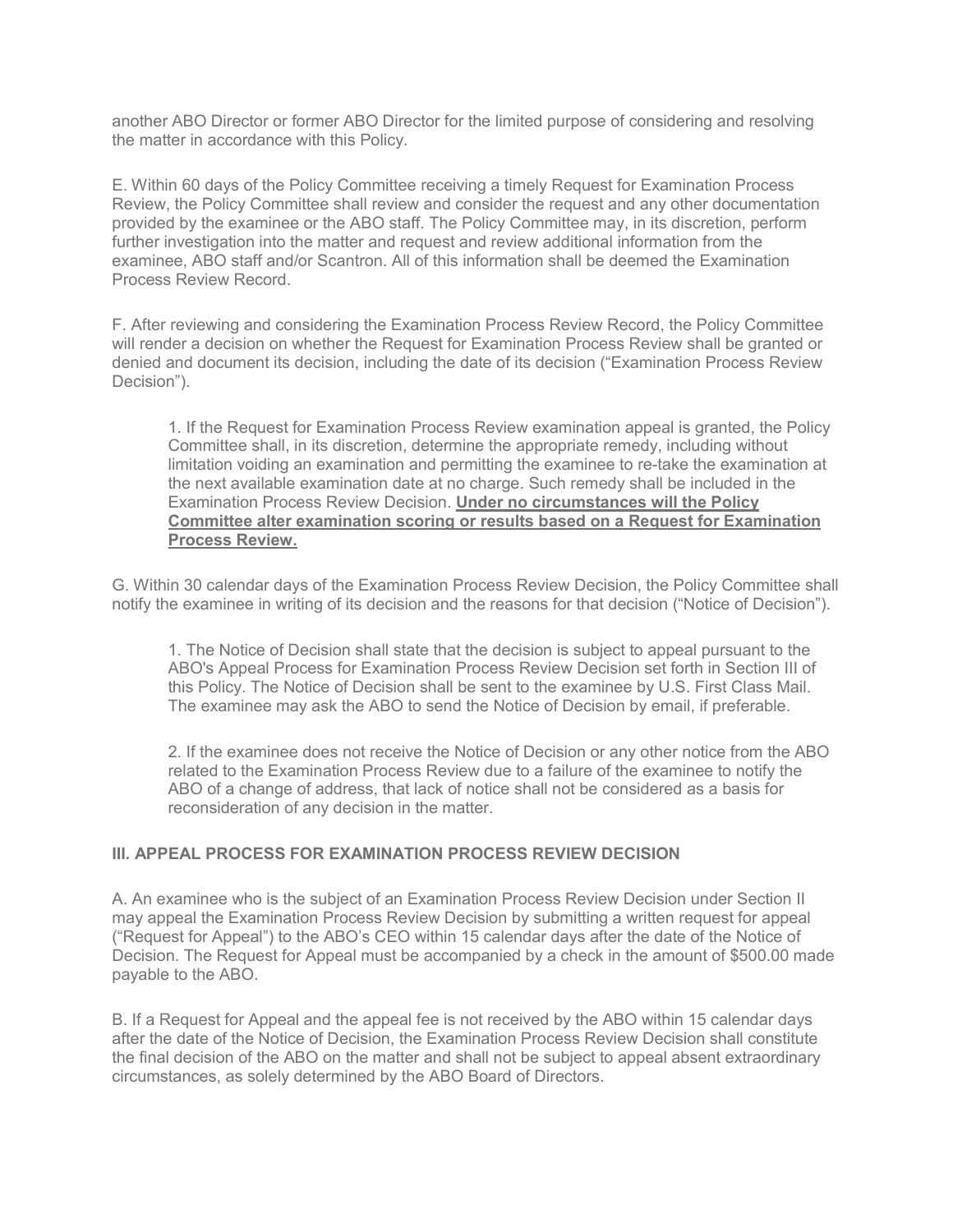C. If the Request for Appeal and appeal fee is timely submitted, the ABO Board of Directors or its designee shall appoint a Review Panel to consider the Request for Appeal within 15 calendar days of receiving the Request for Appeal. No member of the Review Panel shall have (i) served on the Policy Committee that rendered the Examination Process Review Decision or otherwise participated in any prior consideration of the matter; (ii) a personal or professional relationship with the examinee who is the subject of the Examination Process Review Decision; or (ii) any other conflict of interest.

D. Within 5 calendar days of the Review Panel's appointment, the Review Panel or its designee shall request a statement from the Chair of the Policy Committee that rendered the Examination Process Review Decision and a copy of the Examination Process Review Record considered by the Policy Committee. Upon receipt of that information, the Review Panel shall determine whether a hearing with the examinee may be useful in deciding the appeal.

E. If the Review Panel determines that a hearing on the appeal would not be useful, the Review Panel or its designee shall notify the examinee of that decision and provide the examinee with an opportunity to submit a written statement in support of the appeal ("Written Appeal Statement") within 15 calendar days after the date of the notice.

F. If the Review Panel determines that a hearing on the appeal may be useful, it shall notify the examinee of that decision ("Notice of Hearing") and the date and time of the hearing, which shall be no less than 20 calendar days and no more than 60 calendar days after the date of the Notice of Hearing. The Notice of Hearing shall also advise the examinee that he or she may: (1) participate in the hearing; (2) be represented or assisted by legal counsel; and (3) submit a Written Appeal Statement within 15 calendar days after the date of the hearing.

G. At least 5 calendar days prior to the hearing, the examinee shall notify the ABO's CEO in writing whether he or she intends to participate in the hearing and, if so, whether he or she will be represented by legal counsel. If the examinee will be represented by legal counsel, the legal counsel's name and contact information should be included in the notification.

H. The hearing shall be conducted by the Review Panel or its designee by telephone unless otherwise determined by the Review Panel, and the hearing may be recorded. In all circumstances, a record of the hearing shall be kept, and a copy of the hearing record shall be made available to the examinee upon payment of a reasonable cost of reproduction. The Review Panel shall not be bound by technical rules of evidence usually employed in legal proceedings, but it may consider any evidence it deems appropriate. At the hearing, the examinee or his/her legal counsel shall be given a reasonable opportunity to discuss or explain the alleged irregularity in the Written or Clinical Examination process and provide any other relevant information. At the conclusion of the hearing, the examinee will be provided an opportunity to submit a Written Appeal Statement within 15 calendar days after the date of the hearing. All expenses incurred by the examinee in connection with the hearing shall be borne by the examinee. If the examinee notifies the ABO's CEO that he/she intends to participate in the hearing but fails to do so, no other opportunity for participation shall be provided.

I. Within 60 calendar days after the time has lapsed for the examinee to submit a Written Appeal Statement (following a hearing or without a hearing), the Review Panel shall review all of the documentation submitted in connection with the appeal and the presentation, if any, by the examinee at the hearing ("Appeal Record") and determine by majority vote whether to affirm, reverse, or modify the Examination Process Review Decision ("Appeal Decision"). The Review Panel shall document the Appeal Decision and provide a copy of the Appeal Decision to the ABO Board of Directors.